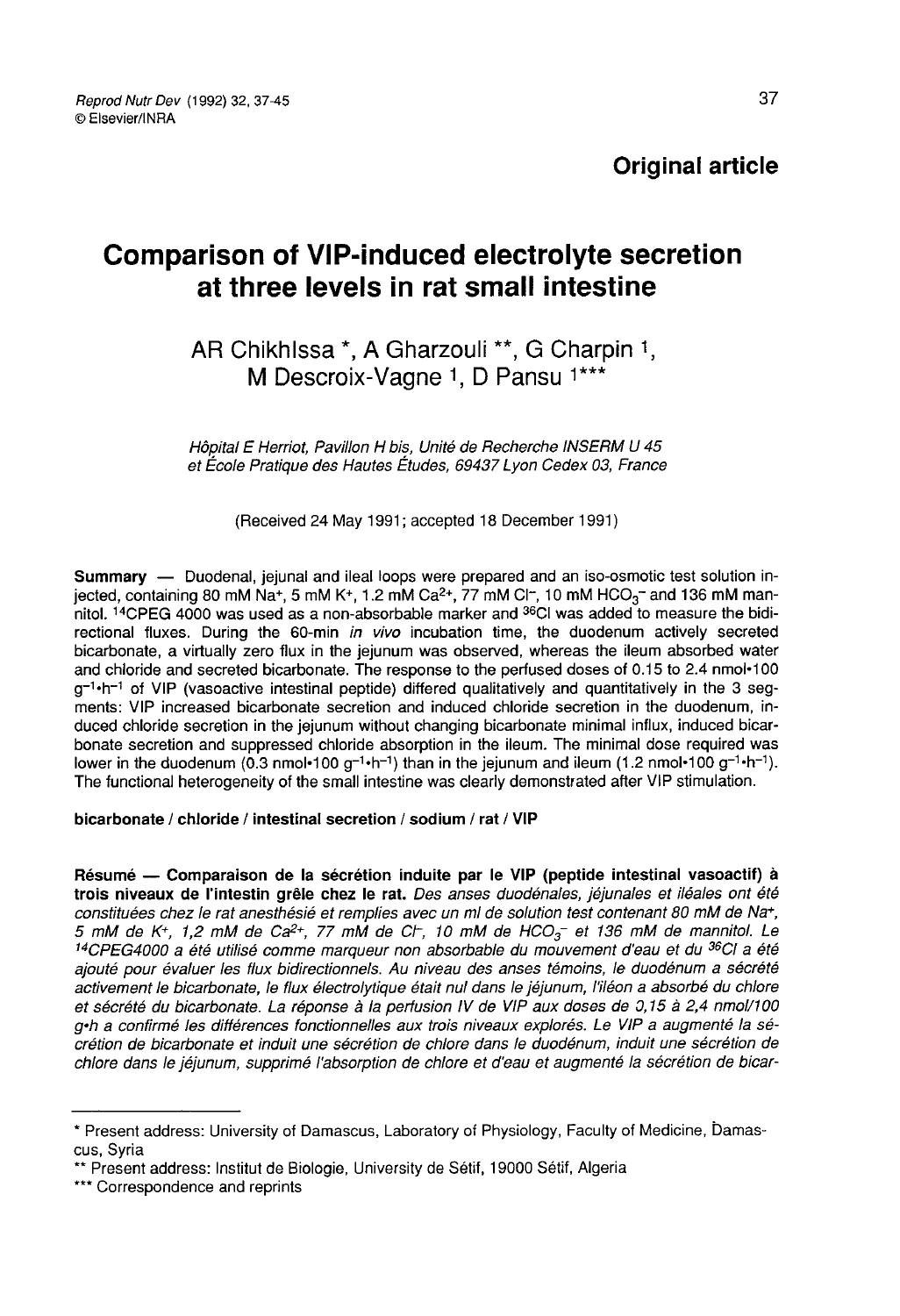bonate et d'eau dans l'iléon. La dose minimale active a été plus basse dans le duodénum (0,3 nmol/ 100 g·h) que dans le jéjunum et l'iléon (1.2 nmol/1 00 g·h). Le VIP induit une activation de la sécrétion anionique associée à une inhibition de l'absorption.

bicarbonate / chlore / sécrétion intestinale / rat / sodium / VIP

#### INTRODUCTION

The stimulation of intestinal secretion by the vasoactive intestinal peptide (VIP) was described shortly after the discovery of the peptide (Barbezat and Grossman, 1971) and has been largely documented, but no simultaneous study on the effects of this peptide on the 3 segments of the small intestine  $-$  duodenum, jejunum and ileum  $$ has been published. Studies on the duodenal response to VIP in the rat reported the induction of bicarbonate secretion in the superficial epithelium (Isenberg et al, 1984) as well as in Brunner's glands (Kirkegard et al, 1984) but did not explore the movement of other ions. In the jejunum and ileum, the increase in water secretion has been shown in the dog (Barbezat, 1973; Mailman, 1978), rabbit (Camilleri et al, 1981) and cat (Eklund et al, 1981) using isolated loop perfusion in man by triple lumen tube perfusion (Krejs et al, 1980), in rat (Coupar, 1976) using the in situ ligated loop technique and in pig, in which a watery diarrhea was induced (Modlin et al, 1978). The anionic secretion differed according to the species: in the jejunum of the dog VIP induced an active chloride and bicarbonate secretion (Krejs et al, 1978) but a chloride secretion in man (Krejs et al, 1980). In the ileum a bicarbonate secretion was associated with the suppression of chloride absorption in man (Krejs, 1982) while chloride was the only secreted anion in the rabbit (Schwartz et al, 1974). The present study was undertaken to document regional heterogeneity in

intestinal transport function and to explore the outcome of such heterogeneity during the same stimulation by VIP at the various levels of the intestine.

# **MATERIALS AND METHODS**

Male Sprague-Dawley rats, purchased from lffa Credo (L'Arbresle, France) were fed on standard<br>chow (A04, UAR, Villemoisson-sur-Orge, Villemoisson-sur-Orge, France) until their body weight averaged 200  $\pm$ 25 g. Thirty-six h before the experiment, food was withdrawn, and the animals were allowed free access to water. On the day of the experiment, the animals were anesthetized (4 mg sodium pentobarbital / 100 g BW) and an intravenous infusion of VIP in 0.9% saline solution was initiated via a jugular catheter. The infusion rate was 0.05 ml/min. Doses of VIP (MW =  $3\,326$ , GIH Res Lab, Karolinska Institutet, Stockholm, Sweden) were 0.15, 0.30, 0.60, 1.2 and 2.4 nmol-100 g<sup>-1</sup>-h<sup>-1</sup>, respectively.

Three 10-cm intestinal loops were prepared for each animal. Ligation for the duodenal loop began at the pylorus, for the jejunal loop 3 cm distal to the ligament of Treitz, for the ileal loop 10 cm proximal to the ileo-caecal junction. Only the ileal segment that still contained some food residues was rinsed with 0.9% NaCI. The hepatobiliary canal was also tied off. One ml of the test solution was injected into each loop with the aid of a calibrated syringe and an additional ligature was placed proximal to the injection site to avoid leakage of the injected solution. The ligated loops were placed back into the abdominal cavity which was then sutured. Sixty min later, the animals were killed by an intravenous injection of air, the loops were exteriorized, cut proximally to the outside of the ligature. Loop contents were collected, centrifuged and the supernatant was measured and used for the determinations.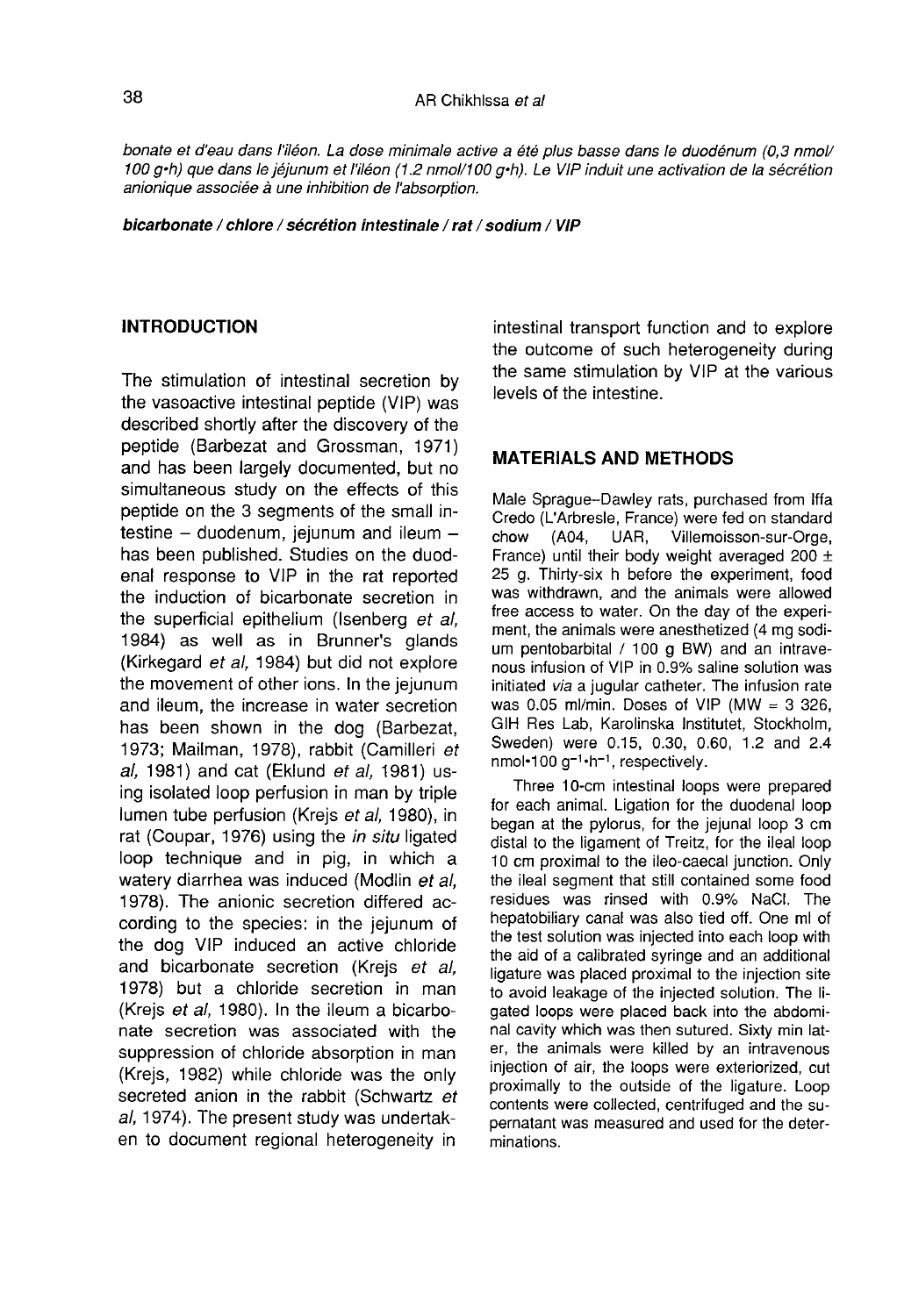Preliminary experiments indicated that when 80 mM NaCI and 140 mM mannitol solution was injected, neither electrolytes nor water moved transmurally in the jejunum. These concentrations were then made the basis of a solution that contained 70 mM NaCI, 5 mM KC], 1.2 mM rijected, Henrier electrolytes flor water inoved<br>transmurally in the jejunum. These concentra-<br>tions were then made the basis of a solution that<br>contained 70 mM NaCl, 5 mM KCl, 1.2 mM<br>CaCl<sub>2</sub>, 10 mM HNaCO<sub>3</sub>, 136 mM mannit CaCl<sub>2</sub>, 10 mM  $HMaCO<sub>3</sub>$ , 136 mM mannitol, pH 8.1. <sup>36</sup>Chloride in HCI (NEN France) was added at a concentration of 0.05  $\mu$ Ci/ml as an influx marker. Tritiated polyethylene glycol 4 000<br>(<sup>3</sup>HPEG 4000, NEN France 0.05 µCi/ml) mixed 8.1. <sup>36</sup>Chloride in HCl (NEN France) was added<br>at a concentration of 0.05 µCi/ml as an influx<br>marker. Tritiated polyethylene glycol 4 000<br>(<sup>3</sup>HPEG 4000, NEN France 0.05 µCi/ml) mixed<br>with 5 g/l of cold PEG 4 000 was used with 5 g/l of cold PEG 4 000 was used as a nonabsorbable marker. Only those experiments where recovery of labeled PEG 4 000 was  $\geq$  88% were analyzed. Recovery of <sup>14</sup>C mannitol from the lumen was controlled in a complementary study and exceeded 90%.

The VIP concentration in the blood before and after intravenous perfusion and in the catheter was measured by radioimmunoassay (Chayvialle et al, 1980). Na<sup>+</sup> and K<sup>+</sup> content were determined by flame photometry, CI- by coulometric titration, bicarbonate by alkali-acid titration and radioactivity by liquid scintillometry.

Comparisons between control and experimental situations were based on means derived from 7-14 loops. Net absorption from the lumen was expressed as a negative and net secretion as a positive value. Statistical analyses of differences were carried out with Student's t-test, or the Mann-Whitney test. Linear relationships were derived by least-squares analysis.

# **RESULTS**

#### Control conditions

In the duodenum, an efflux of sodium, chloride and bicarbonate with 0.24 ml of water was observed (table I). The final luminal concentration of sodium and bicarbonate was increased significantly (table II). The final pH was 7.4. In the jejunum, there was an efflux of sodium and chloride, an influx of bicarbonate with almost no water movement. The luminal concentration of bicarbonate decreased from 10 mM to 6.7  $± 0.4$  mM, pH decreased from 8.1 to 6.6. In the ileum, a significant influx of water and chloride and an efflux of bicarbonate was observed. These fluxes induced a signifi cant decrease in luminal chloride concentration and a significant increase in luminal bicarbonate concentration. The final luminal pH was 8.0. In the 3 intestinal segments, the bidirectional fluxes were evaluated by the 36CI influx which constituted 86% of the 36CI instilled in the duodenum and jejunum and 93% of the <sup>36</sup>CI instilled in the ileum. The calculated chloride efflux

| Segment     | $\sqrt{n}$ | Water<br>(ml)      | Na<br>$(\mu Eq)$ | К<br>$(\mu Ea)$  | СI<br>$(\mu Eq)$             | HCO <sub>2</sub><br>$(\mu Eq)$ | 36Cl influx<br>(% injected) |
|-------------|------------|--------------------|------------------|------------------|------------------------------|--------------------------------|-----------------------------|
| Duodenum 14 |            | $0.24 \pm 0.07$    | $44 \pm 12$      | $2.6 \pm 0.6$    | $20 \pm 10$                  | $16 \pm 3$                     | 86                          |
| Jejunum     | 14         | $0.02 \pm 0.02$    | $13 \pm 4$       | $2.2 + 0.8$      | $6 \pm 4$                    | $-3 \pm 0.3$                   | 86                          |
| lleum       | 13.        | $-0.13 \pm 0.03$ * | $-10 \pm 5$      | $-1.2 \pm 1.2^*$ | $-55 \pm 2$ ** 38 $\pm 5$ ** |                                | 93                          |

Table I, lonic and water fluxes in control rats.

Fluxes expressed per loop and per h. Secretion is indicated by positive values, absorption by negative values. M  $\pm$ SEM; \*  $P < 0.05$ ; \*\*  $P < 0.01$ , significantly different from fluxes in the duodenum and jejunum.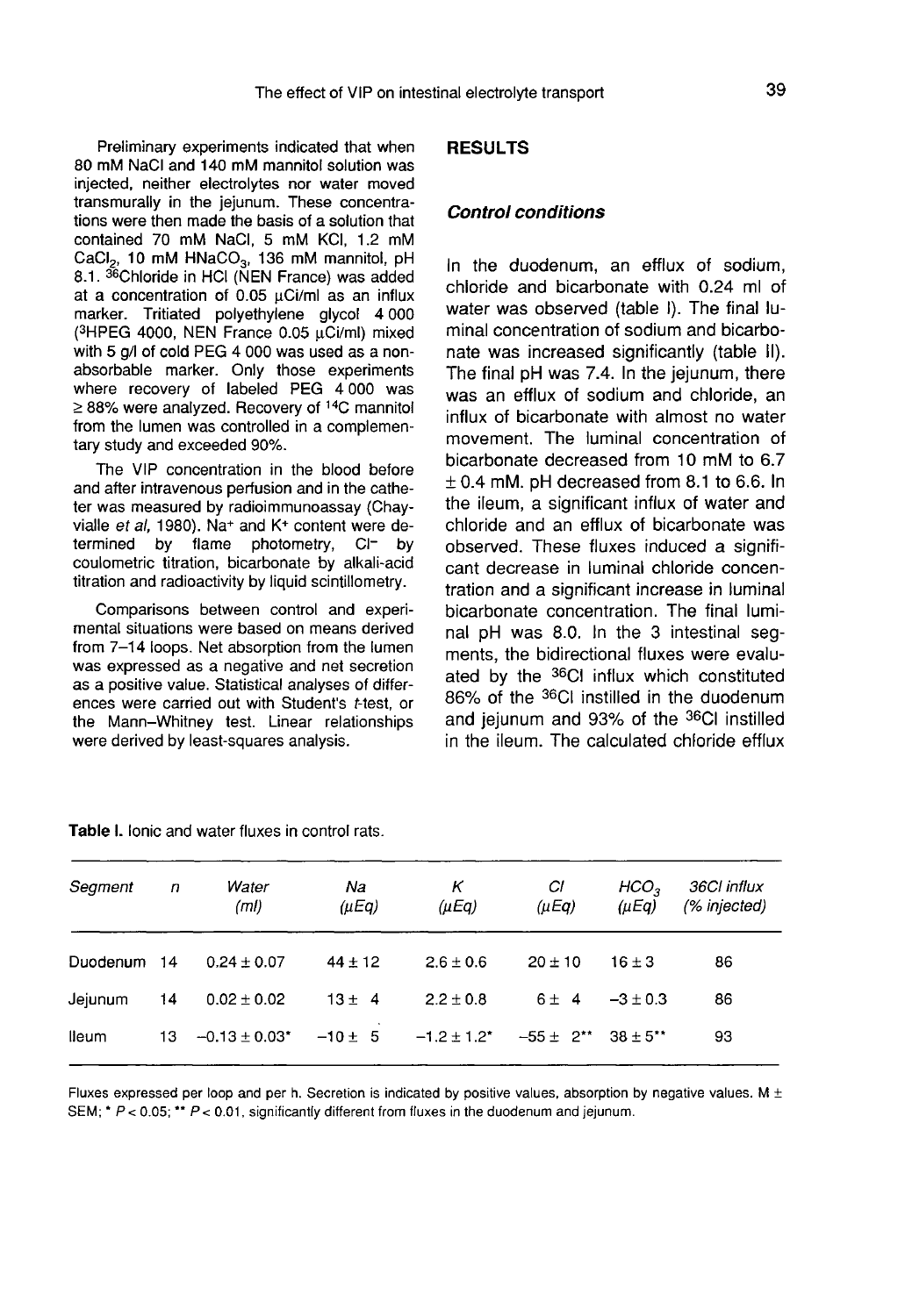| lon             | Test<br>solution<br>(mM) | Duodenum<br>(mM)      |                                                                                                              | Jejunum<br>(mM) |                                                    | lleum<br>(mM)                                     |                |
|-----------------|--------------------------|-----------------------|--------------------------------------------------------------------------------------------------------------|-----------------|----------------------------------------------------|---------------------------------------------------|----------------|
|                 |                          |                       | <b>VIP</b>                                                                                                   |                 | <b>VIP</b>                                         |                                                   | <b>VIP</b>     |
| Na <sup>+</sup> | 80                       |                       | $96.7 \pm 4.0$ * $130.6 \pm 1.0$ *** $90.4 \pm 1.4$ * $115.0 \pm 2.0$ *** 79.3 $\pm 2.7$ 106.8 $\pm 3.7$ *** |                 |                                                    |                                                   |                |
| $C$ –           |                          | $77.6$ $76.0 \pm 4.0$ | $96.7 \pm 1.6$ *** $81.8 + 2.4$                                                                              |                 | $109.4 + 2.0***$ 25.8 $\pm 1.3*$ 58.9 $\pm 1.5***$ |                                                   |                |
| $HCO3$ 10       |                          |                       | $20.2 \pm 1.4^*$ 38.8 $\pm$ 0.6***                                                                           | $6.7 \pm 0.4$   |                                                    | $8.0 + 0.4$ <sup>**</sup> 53.9 + 3.3 <sup>*</sup> | $56.4 \pm 1.0$ |
| K+              | 5                        | $6.2 + 0.3$           | $8.4 + 0.8$                                                                                                  | $6.6 \pm 0.3$   | $6.0 \pm 0.7$                                      | $4.6 \pm 0.2$                                     | $5.3 \pm 0.2$  |

Table II. Final luminal ionic concentration in control and VIP-treated rats.

 $M \pm$  SEM; T = control loops;  $n = 14$ ; \* P < 0.05 significantly different from the test solution; VIP = rats perfursed with 2.4 nmol 100 g<sup>-1</sup>-h<sup>-1</sup>,  $n = 7$ ; \*\*  $P < 0.05$ ; \*\*\*  $P < 0.01$ , significantly different from the final concentration in control loops.

 $(^{36}C1$  influx -  $^{35}C1$  net absorption) was significantly lower in the ileum than in the duodenum and jejunum. Potassium was secreted in the duodenum and jejunum and absorbed in the ileum.

The doses of VIP ranged from 0.15 to<br>2.4 nmol•100  $q^{-1}$ •h<sup>-1</sup>. VIP adhesion to the  $2.4$  nmol•100 g<sup>-1</sup>·h<sup>-1</sup>, VIP adhesion to the flask and catheter walls was 70% at the low dose, 30% at the high dose. The basal VIP blood concentration was  $1.5-3.6$   $10^{-12}$ M at the beginning of the experiment and reached  $5.3 \times 10^{-11}$  M and  $5.7 \times 10^{-9}$  M after the low and high dose respectively.

In the duodenum (fig 1) VIP increased the secretion of sodium, chloride, bicarbonate and water. The increase was significant with doses of  $\geq 0.3$  nmol•100 g<sup>-1</sup>·h<sup>-1</sup>. The response to VIP was dependent on the log of the dose. In the jejunum the increase in sodium and chloride secretions was dose-dependent for the doses of 0.6 nmol•100  $q^{-1}$ ·h<sup>-1</sup>. In the ileum the absorption reverted to secretion for water and sodium at doses of 1.2 and 2.4 nmol and for crease in sodium and chloride secretions<br>was dose-dependent for the doses of 0.6<br>nmol•100 g<sup>-1</sup>•h<sup>-1</sup>. In the ileum the absorp-<br>tion reverted to secretion for water and so-<br>dium at doses of 1.2 and 2.4 nmol and for<br>chlori At every level of the intestine final electrolyte concentrations increased (table II). Chloride influx, expressed as <sup>36</sup>CI absorp-<br>tion was inhibited in a dose-dependent manner and decreased to 51, 70 and 66% in the duodenum, jejunum and ileum respectively with the highest dose. On the other hand, chloride efflux was significantly increased.

The potassium secretion augmented with the dose of VIP. The final concentration attained 8 mM in the duodenum, did not change in the jejunum and the ileum, while the potassium flux paralleled the water flux (table II).

### **DISCUSSION**

The *in vivo* ligated loop was shown to be a closed system where anionic and cationic concentrations equilibrated during the 60 min study. The low concentrations of sodium and chloride corresponded to the zero flux ion concentration (Fromm and Hegel,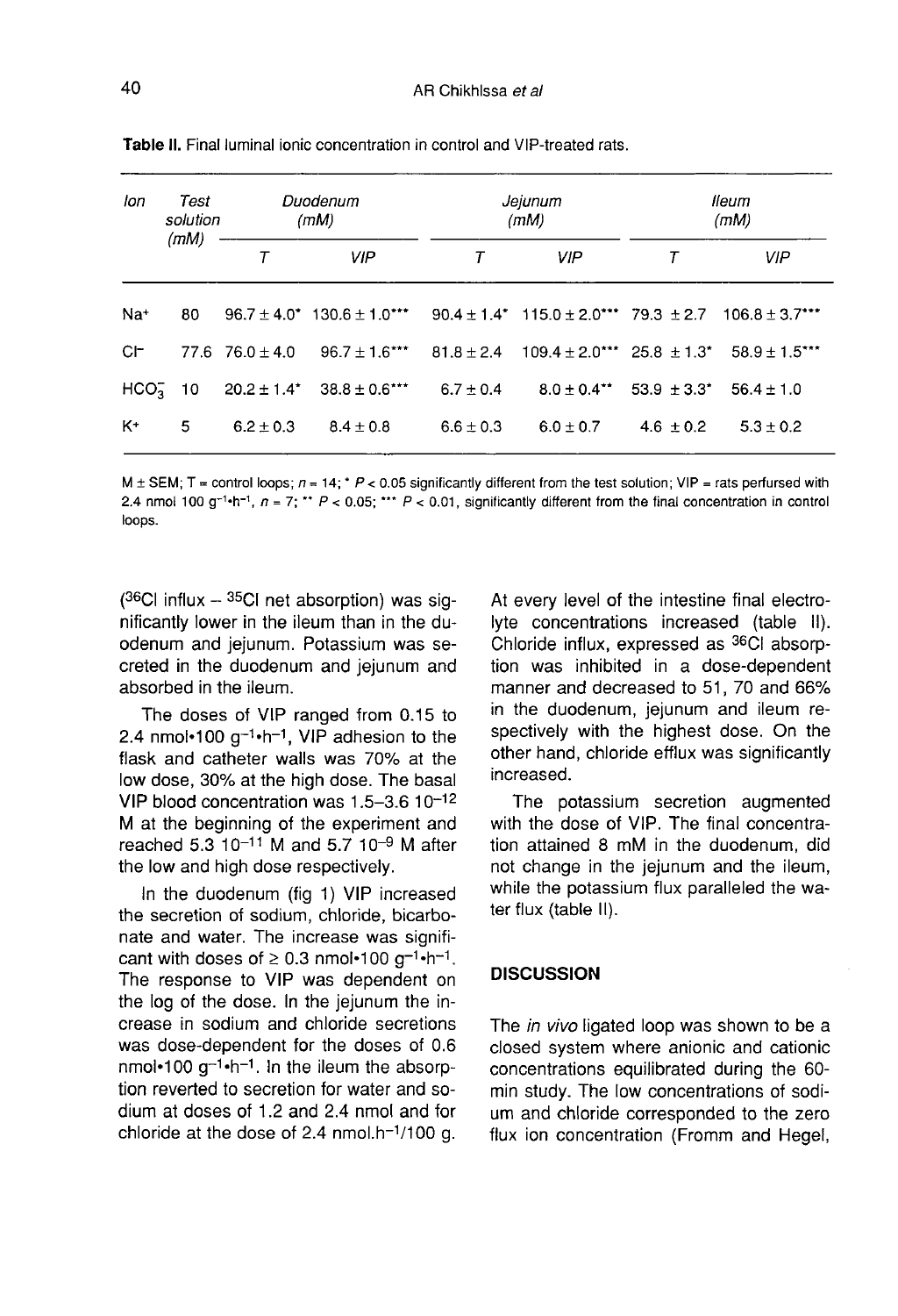

Fig 1. Effect of VIP on ion and water fluxes in the intestinal ligated loops. Positive values indicate a secretion. Doses in nmol•100 g<sup>-1</sup>•h<sup>-1</sup>;  $n = 7$  for each treated group,  $n = 14$  for control groups. \*  $P < 0.05$ ; \*\*  $P < 0.01$  compared with the control values. The linear relationship between log10 dose and secretion was highly significant for the 5 doses tested in the duodenum, and for the 3 high doses tested in the jejunum and ileum.

1987) in the jejunum, ie the concentration where there is no net exchange of ions between the lumen and the blood when the osmolarity is maintained by the presence of mannitol in the test solution.

Heterogeneity of the small intestine was demonstrated in control animals. In the duodenum, an efflux of bicarbonate, sodium and chloride was observed. Sodium bicarbonate was secreted by both Brunner's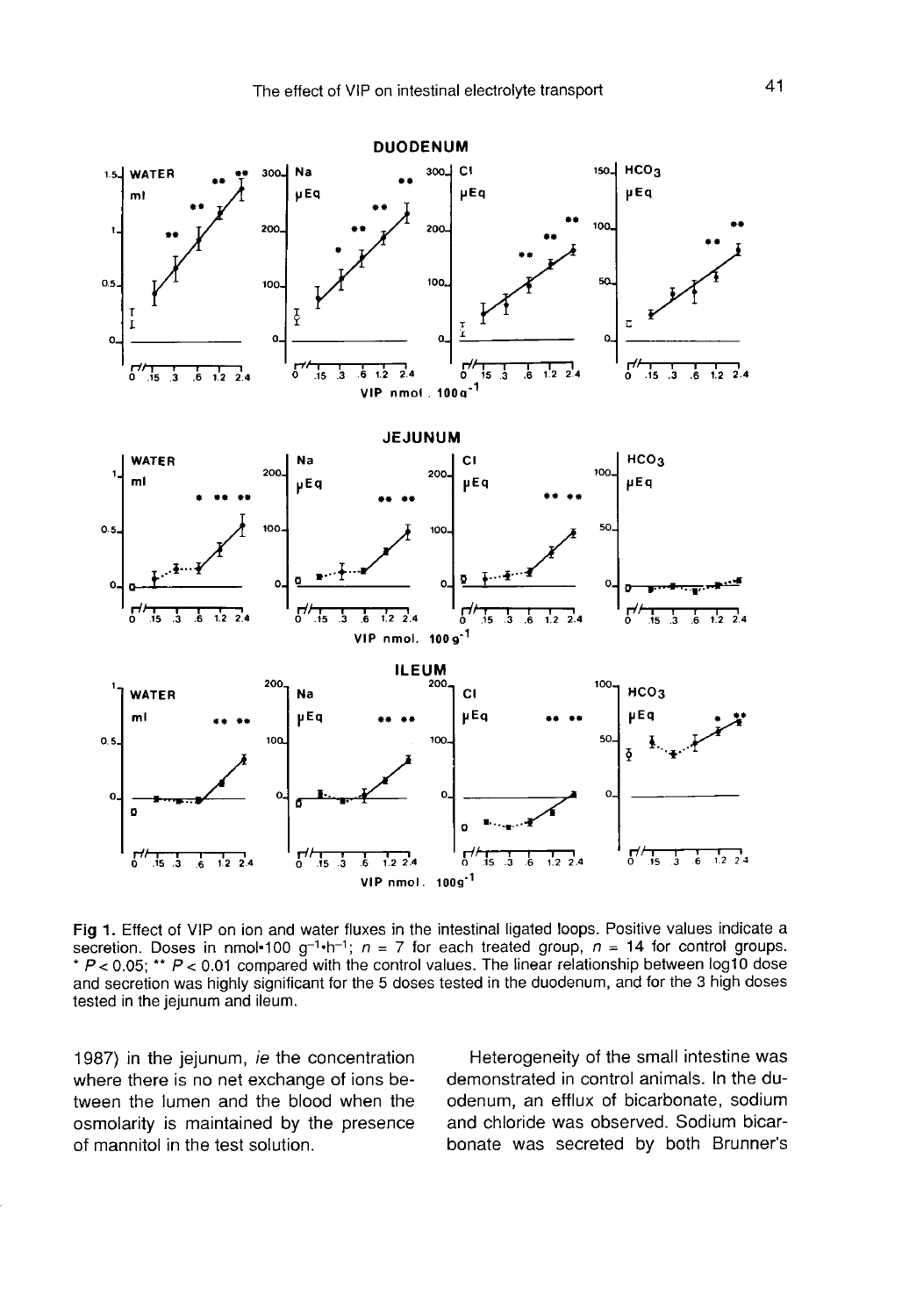glands and epithelial cells, since the bicarbonate flux was quantitatively higher than that measured in a duodenal loop prepared beyond the Brunner's gland region and dependent on epithelial cells only (7  $umol$  $em^{-1}$  $\cdot h^{-1}$ ) (Heylings and Feldman, 1988). Such an efflux was active, since bicarbonate concentration in the efflux was 66 mM. The distension caused by the injected fluid was sufficient to induce vagal stimulation of the secretion (Nylander et al, 1987). In the jejunum, the steady state was characterized by the decrease of luminal pH to 6.6. This decrease was sufficient to dissociate bicarbonate and to permit the diffusion of  $CO<sub>2</sub>$  from the lumen through the cell. In the ileum the net absorption of water, sodium and chloride created a high sodium gradient between the luminal (79.3) mM) and serosal (140 mM) fluid. The ligated loop model revealed characteristics that were in agreement with the physiological function of the small intestine: neutralization of gastric secretion in the duodenum, reabsorption of bicarbonate in the jejunum, water absorption in the ileum.

The response to VIP was observed with plasma concentrations (53 pM-5.7 nM) that were 10 to 1 000 times higher than the physiologial concentration (a pmol range in our study), and parallelled the plasma concentration of immuoreactive VIP (1.5 nM) measured in patients suffering from a watery diarrhea syndrome induced by VIP-secreting tumors (Said and Faloona, 1975). The values were in the  $K_d$ range (1 nM) of the VIP receptors present in plasma membranes of rat enterocytes (Prieto et al, 1981) and corresponded to the estimated concentration of VIP created in the vicinity of intestinal cells by paracrine stimulation (Laburthe and Amiranoff, 1989).

A lower dose of VIP was required to induce a significant secretion of water and electrolytes in the duodenum than in the distal parts of the intestine. Since an equivalent number of VIP binding sites was found in epithelial cells obtained from the duodenum, jejunum and ileum (Prieto et al, 1981), the duodenal response to the low dose probably represented the bicarbonate secretion of Brunner's glands, known to respond to 0.27 pmol VIP 100  $q^{-1}$ -h<sup>-1</sup> in the rat (Kirkegaard et al, 1984). Chloride concentration in the secreted fluid was 100 mM, ie near the systemic value, but the significant increase in luminal chloride concentration argued in favor of an active secretion. In the jejunum, the chloride secretion was active since the chloride concentration in the secreted fluid was 160 mM. The absence of bicarbonate secretion was also observed in human jejunum (Krejs et al, 1980) but contrasted with the significant secretion of bicarbonate observed in the dog (Krejs et al, 1978). In the ileum, inhibition of basal absorption and water secretion are induced by VIP in all species: in the dog (Mailman, 1978), rat (Wu et al, 1979) and man (Krejs et al, 1980). Bicarbonate is the only anion secreted in rat and man (Krejs, 1982). The absence of bicarbonate secretion in the jejunum and of chloride secretion in the ileum was demonstrated in man under basal (Turnberg et al, 1970) and stimulated (Krejs, 1982) conditions. Our data demonstrate the similar anionic response in rat and in man.

A diagram of the fluxes is presented in figure 2, taking into account the action of recently identified exchangers and channels. In the duodenum a bicarbonate secretion from both epithelial cells and Brunner's glands is observed which depends on 3 mechanisms (Flemström, 1987): a furosemide sensitive  $HCO<sub>3</sub>/Cl<sup>-</sup>$  exchange, an active chloride-independent electrogenic  $HCO<sub>3</sub><sup>-</sup>$  secretion driven by a bicarbonatesensitive ATPase (Stiel et al, 1984), and diffusion through tight junctions. The simultaneous secretion of chloride and bicarbo-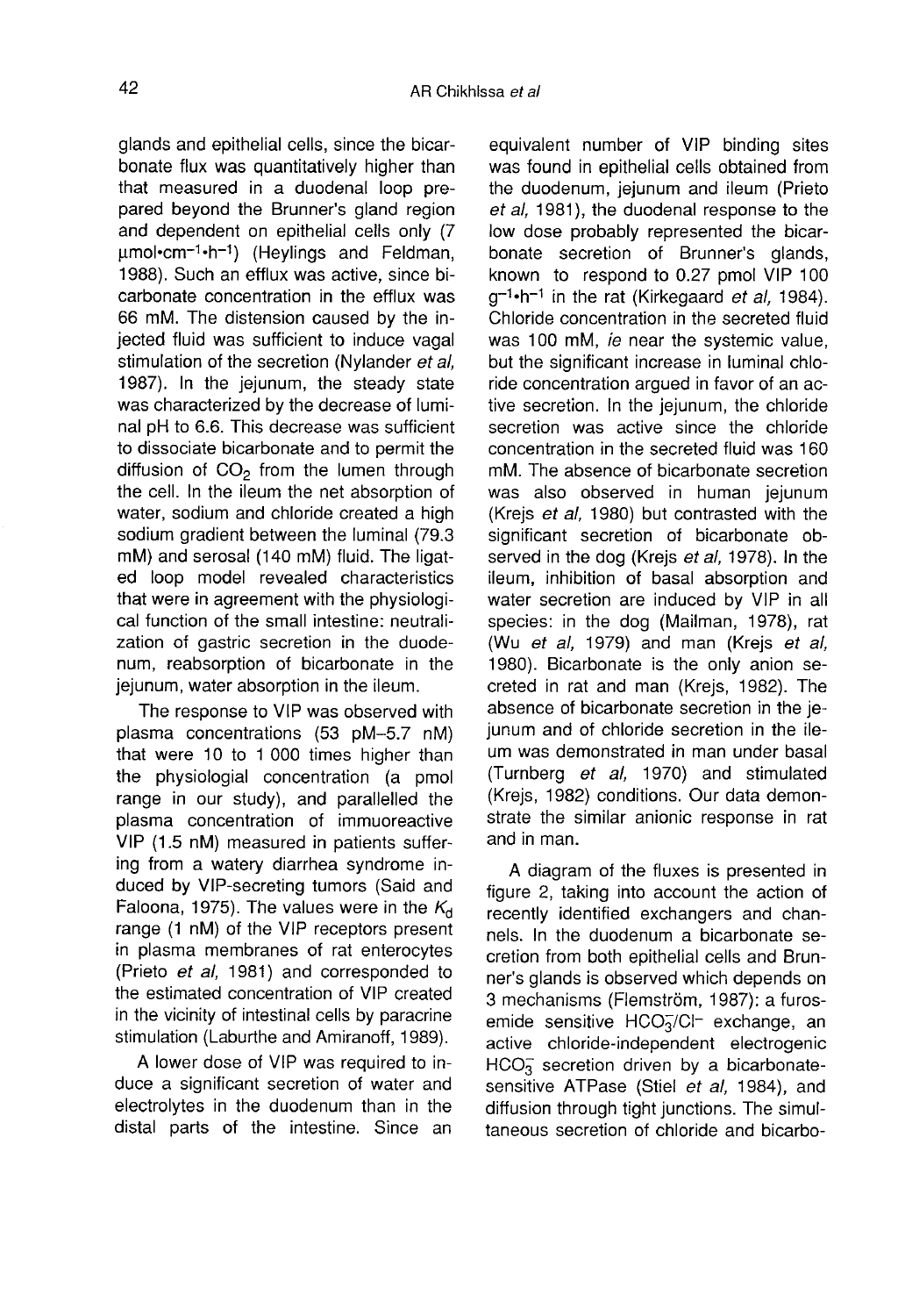

Fig 2. Suggested relationship between net fluxes and possible transport models. Fluxes are those measured in intestinal loops of control rats or rats perfused with 2.4 nmol-100  $q^{-1}$ -h<sup>-1</sup> of VIP. Representation as used by Tai and Decker (1980). The drawing indicates crypt cells as the unique secretory cells; secretion may in fact occur in both crypt and villus cells (Stewart and Turnberg, 1989). The numerical values are the mean of the net fluxes in  $\mu$ mol/h, $\sigma^*$  = exchange;  $\Xi$  = channel;  $\chi$  = inhibition. The sodium efflux that follows the anionic secretion was described as a diffusion -------> over the paracellular path. A, Duodenum: the anionic active secretion pesent in the basal state is stimulated by VIP. B, Jejunum: control values are characterized by a zero flux, VIP activates the chloride channel. C, lleum: absorption in control is the sum of the action of 3 exchangers, VIP suppresses absorption and activates bicarbonate secretion.

nate confirmed that VIP activated both the chloride-independent bicarbonate secretion and a possible apical chloride channel. Evidence of bicarbonate secretion independent of chloride exchange was emphasized by the concomitant reduction in  $36$ CI<br>influx from 86 to 49% of the quantity inject-<br>ed. In the jejunum the decrease in pH<br>seems to be permitted by the coupled ex-<br>changers Na+/H+ and Cl-/CO<sub>3</sub>H- in which<br>the rate o influx from 86 to 49% of the quantity injected. In the jejunum the decrease in pH seems to be permitted by the coupled ex-<br>changers  $\text{Na+}/\text{H+}$  and  $\text{Cl-}/\text{CO}_3\text{H-}$  in which the rate of cationic exchange largely exceeds that of the anionic exchange (Hopfer and Liedke, 1987). The VIP-induced chloride secretion depends on the activation of the apical chloride channel by cAMPdependent protein kinases (Schwartz et al, 1974; Laburthe *et al*, 1979). In the ileum,<br>the sodium-independent bicarbonate/ the sodium-independent chloride exchange could mediate bicarbonate secretion and some of the chloride absorption (Alper, 1991) whereas the coupled exchangers Na+/H+ and Cl-/OH- may allow the net absorption of sodium chloride and water (Liedke and Hopfer, 1982). The response to VIP is consistent with an inhibition of the absorptive processes located in mature cells, possibly through cAMP production (Eklund et al, 1987) and an activation of bicarbonate secretion. This interpretation is in keeping with the presence of VIP receptors throughout the crypt villus axis (Laburthe and Amiranoff, 1989).

In summary, VIP induces water secretion by stimulating anion secretion of both chloride and bicarbonate in the duodenum, chloride only in the jejunum, bicarbonate only in the ileum. The existence of 2 anionic secretions may depend on specific mechanisms, ie chloride channel and ATP dependent bicarbonate efflux; nevertheless, it raises the possibility of a unique anion-selective channel that is more permeable to one or the other anion depending on the epithelium (Sullivan and Field, 1991).

The in situ ligated loop technique differentiated the movement of ions at 3 levels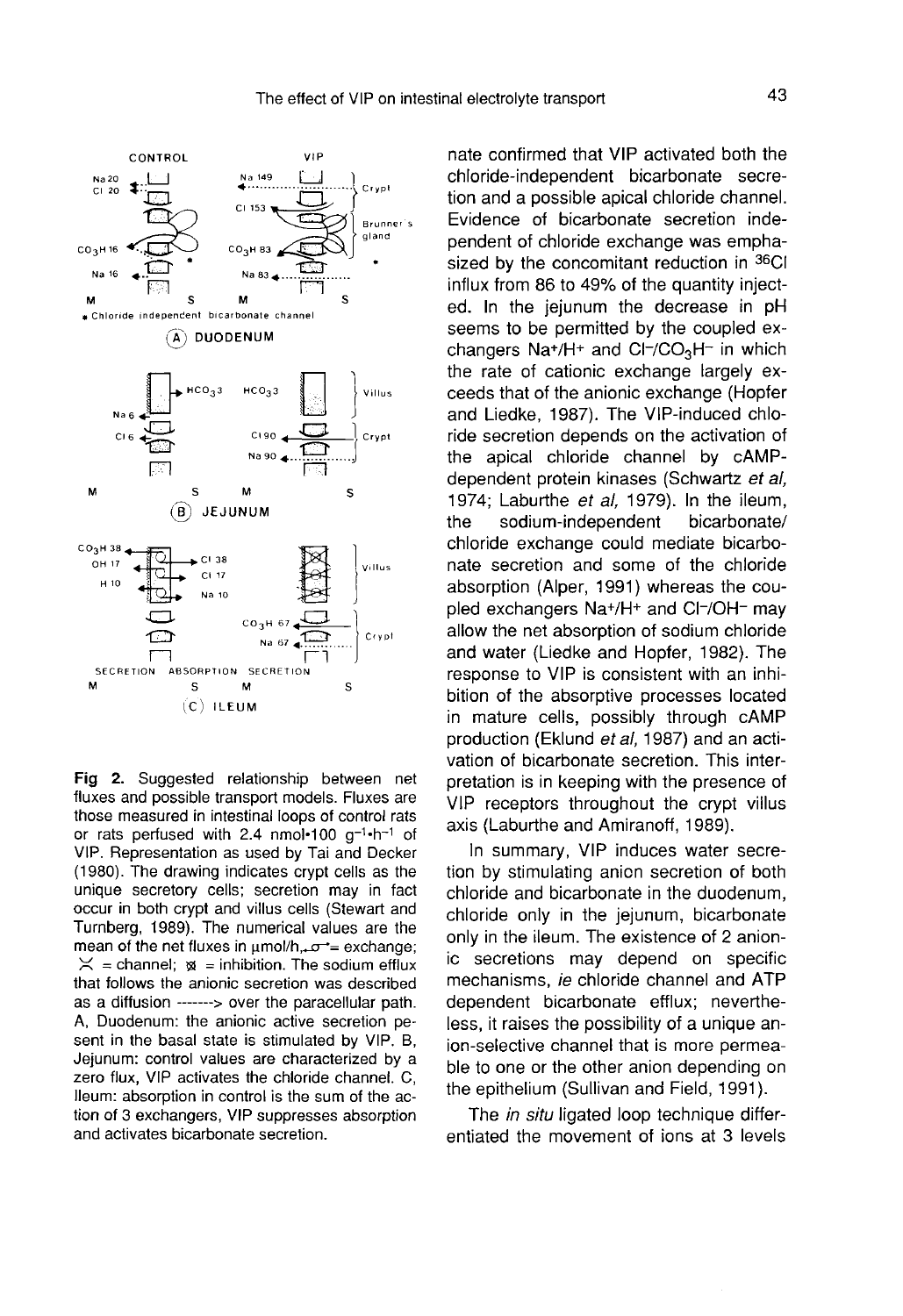of the intestine after administration of VIP. In the duodenum, the increase in bicarbonate and chloride secretion suggests an action on glandular and epithelial cells. In the jejunum, the action may concern chloride channels only. In the ileum, VIP may suppress absorption by villus cells and induce secretion by all cells, or only crypt cells. These findings confirm the plurality of the mechanisms regulating electrolyte secretion and absorption in the small intestine.

### ACKNOWLEDGMENTS

This work was supported by a graduate student award to ACI from the UER de Biologie Humaine, Université Claude Bernard Lyon 1, grant 2418 from the Programme Regional Rh6ne-Alpes de Recherche sur la Mucoviscidose, Charbonnières-les-Bains and grant<br>08 from the Caisse Nationale 024930008 d'Assurance Maladie des Travailleurs Salariés. The authors thank C Bernard for performing VIP radioimmunoassays and J Carew for reviewing the English manuscript.

#### **REFERENCES**

- Alper SL (1991) The band 3-related anion exchanger (AE) gene family. Ann Rev Physiol 53, 549-564
- Barbezat GO, Grossman MI (1971) Intestinal secretion: stimulation by peptides. Science 174, 422-424
- Barbezat GO (1973) Stimulation of intestinal secretion by polypeptide hormones. Scand J Gastroenterol (suppl 22) 8, 1-21
- Camilleri M, Cooper BT, Adrian TE, Bloom SR, Chadwick VS (1981) Effect of vasoactive intestinal peptide and pancreatic polypeptide in rabbit intestine. Gut 22, 14-18
- Chayvialle JA, Miyata M, Rayford PL, Thompson JC (1980) Effects of test-meal intragastric nutrients and intraduodenal bile on plasma concentrations of immunoreactive somatostatin and vasoactive intestinal peptide in dogs. Gastroenterology 75, 1124-1132
- Coupar IM (1976) Stimulation of sodium and water secretion without inhibition of glucose absorption in the rat jejunum by vasoactive intestinal peptide (VIP). Clin Exp Pharmacol Physiol 3, 615-618
- Eklund S, Brunsson I, Jodal M, Lundgren 0 (1987) Changes in cyclic 3'5'-adenosine monophosphate tissue concentration and net fluid transport in the cat small intestine elicited by cholera toxin, arachidonic acid, vasoactive intestinal polypeptide and 5-hydroxy tryptamine. Acta Physiol Scand 129, 115-125
- Flemström G (1987) Gastric and duodenal mucosal bicarbonate secretion. In: Physiology of<br>the Gastrointestinal Tract (Johnson LR, ed) Raven Press, New York, 2nd edn, ch 35, 1011-1053
- Fromm M, Hegel U (1987) Net ion fluxes and zero flux limiting concentrations in rat upper colon and rectum during anesthesia-induced aldosterone liberation. Pflügers Arch 408, 185-193
- Heylings JR, Feldman M (1988) Basal and PGE<sub>2</sub>-stimulated duodenal bicarbonate secretion in the rat in vivo. Am J Physiol 255 (Gastrointest Liver Physiol 18) G470-G475
- Hopfer U, Liedke CM (1987) Proton and bicarbonate transport mechanisms in the intestine. Ann Rev Physiol 49, 51-67
- Isenberg JI, Wallin B, Johansson C, Smedfors B, Mutt V, Tatemoto K, Emas S (1984) Secretin, VIP, and PHI stimulate rat proximal duodenal surface epithelial bicarbonate secretion in vivo. Regul Pept 8, 315-320
- Kirkegaard P, Olsen PS, Nexo E, Holst JJ, Poulsen SS, Fahrenkrug J, Hökfelt T, Christiansen J (1984) Effect of vasoactive intestinal polypeptide and somatostatin on secretion of epidermal growth factor and bicarbonate from Brunner's glands. Gut25, 1225-1229
- Krejs GJ, Barkley RM, Read NW, Fordtran JS (1978) Intestinal secretion induced by vasoactive intestinal polypeptide, comparison with cholera toxin in the canine jejunum in vivo. J Clin Invest 61, 1337-1345
- Krejs GJ, Fordtran JS, Bloom SR, Fahrenkrug J, Schaffalitzky de Muckadell OB, Fischer JE, Humphrey CS, O'Dorisio TM, Said SI, Walsh JH, Shukles AA (1980) Effect of VIP infusion on water and ion transport in the human jeju num. Gastroenterology 78, 722-727